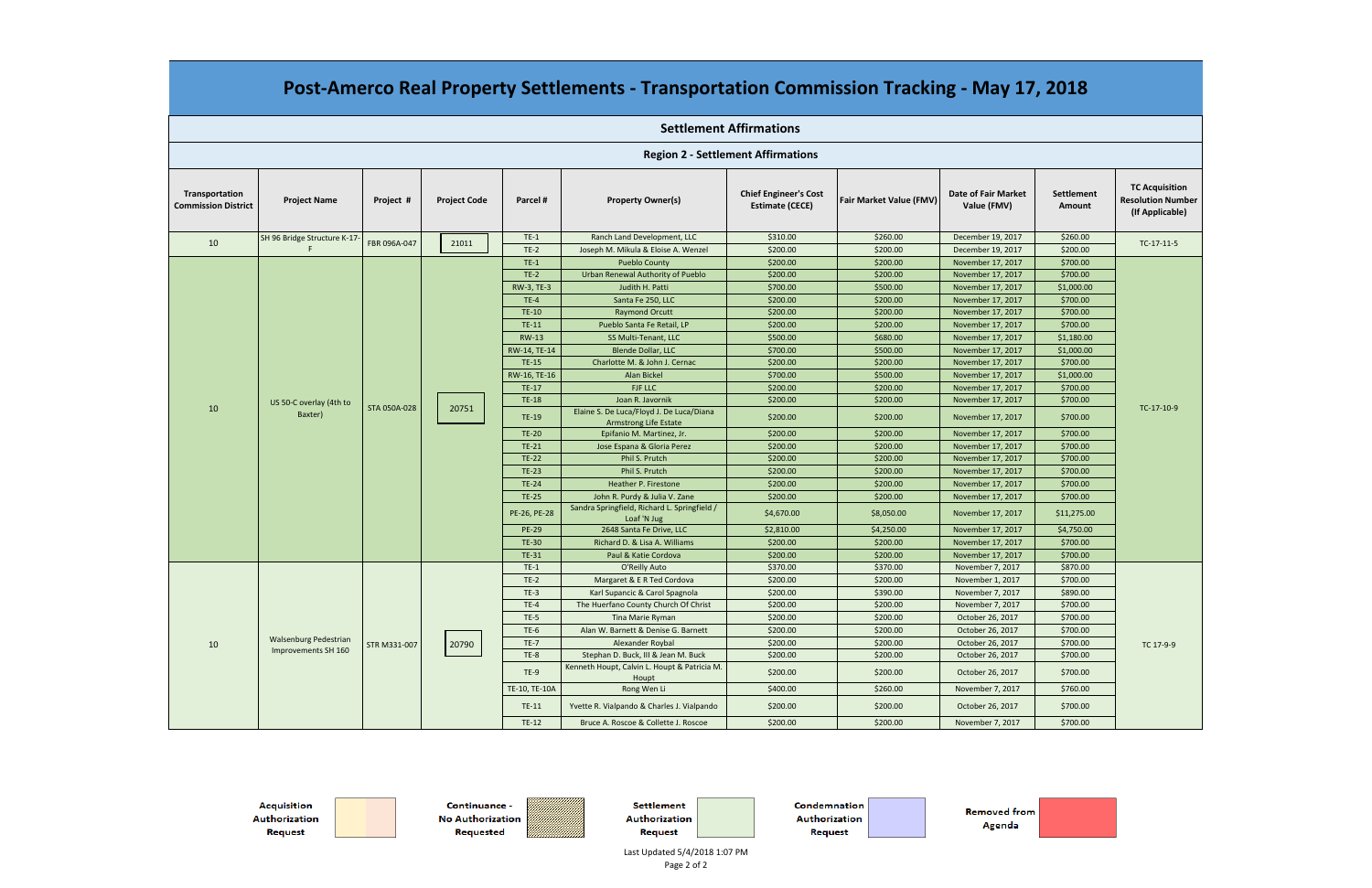## <span id="page-1-0"></span>**Resolution # TC‐18‐5‐[ ]**

R2 SH 96 Bridge Structure K-17-F, FBR 096A-047, Project Code 21011

Affirming the property acquisitions and settlement amounts, which have been agreed to for the properties specified below.

Approved by the Transportation Commission on \_\_\_\_\_\_\_\_\_\_\_\_\_\_\_\_\_\_\_, 2018.

**WHEREAS**, on September 26, 2016 the Colorado Supreme Court announced its decision in *Department of Transportation v. Amerco Real Estate Company, et al.*, 2016SA75; and 

**WHEREAS**, the *Amerco Real Estate Company* opinion held that the Transportation Commission must decide that the public interest or convenience will be served by a proposed alteration of a state highway and that the Commission's decision must be made in consideration of the portions of land of each landowner to be taken and an estimate of the damages and benefits accruing to each landowner prior to authorizing condemnation of property; and

**WHEREAS,** the *Amerco Real Estate Company* opinion also held that "the decision whether, and if so precisely how and for how much, to take particular property, for a particular proposed highway alteration project, clearly involves the kind of judgment and discretion that is non-delegable in the absence express statutory authorization." Amerco Real Estate *Company*, 2016SA75, ¶15; and

**WHEREAS**, on November 16, 2017, the Transportation Commission entered resolution TC-17-11-5 ("Resolution") upon its minutes for SH 96 Bridge Structure K-17-F Project, Project Number FBR 096A-047, Project Code 21011; and

**WHEREAS**, the Resolution determined that the public interest or convenience will be served by the proposed alterations to State Highway No. 96 approved acquisition of properties needed for the proposed alterations, approved the Chief Engineer's estimate of value, damages and benefits, if any, accruing to each landowner, and authorized the CDOT Chief Engineer and CDOT staff to negotiate with landowners; and

**WHEREAS**, CDOT staff, without initiating or conducting condemnation proceedings, successfully reached an agreement with the landowners listed below; and

**WHEREAS**, the Transportation Commission must now approve and ratify all final settlement amounts that did not require approval by the Regional Transportation Director and Chief Engineer, as set forth in the Right-of-Way Manual in relation to the below acquisitions and must approve the actual size of the acquisitions; and

**WHEREAS**, CDOT shall acquire the following properties for the amounts listed below through settlement;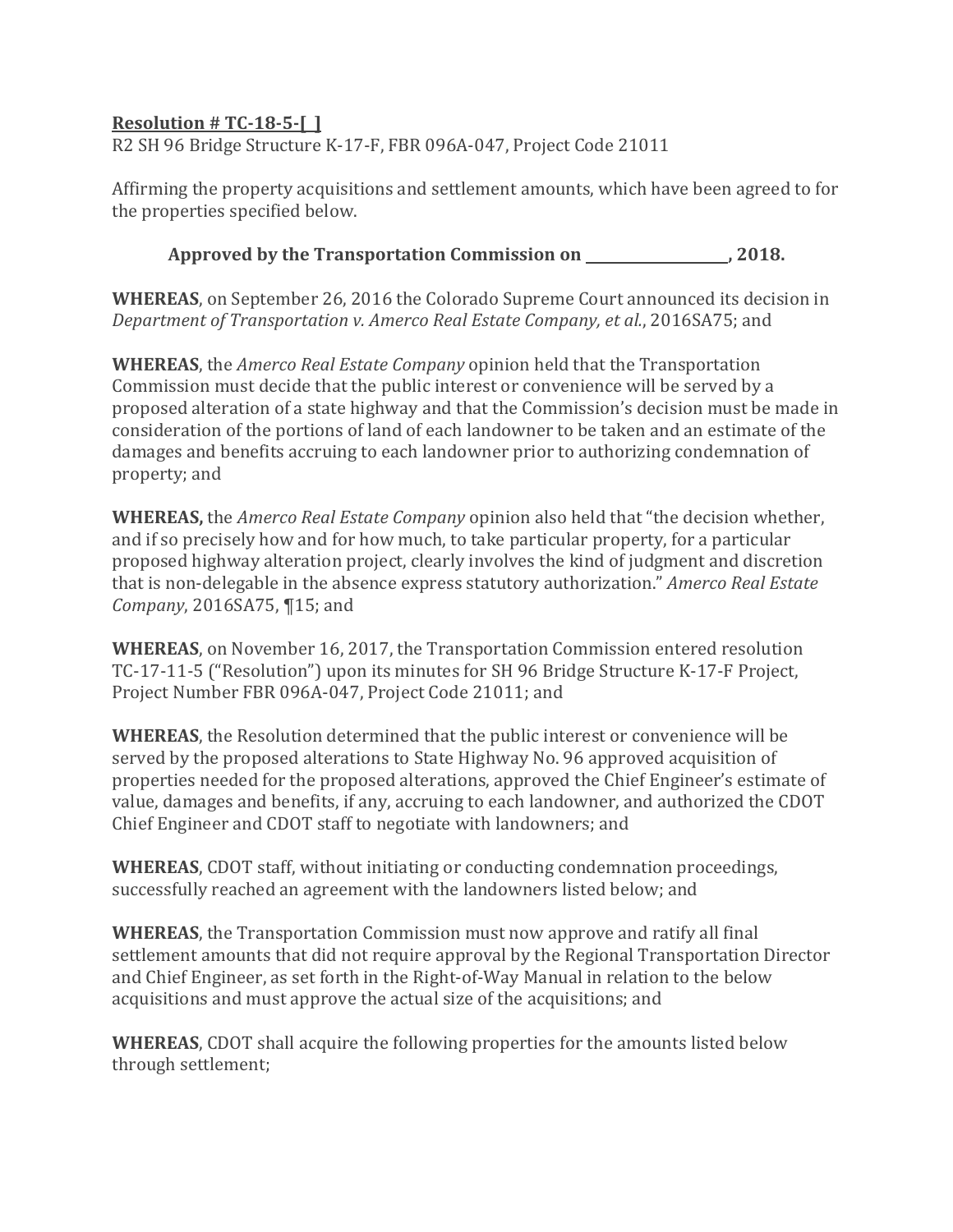| <b>Property Location</b>                                                                                                                             | <b>Approved Chief</b><br>Engineer's<br><b>Estimate of</b><br>Damages and<br><b>Benefits</b> | <b>Approved Size of</b><br><b>Acquisition</b> | <b>Actual Size of</b><br>Acquisition | <b>Settlement</b><br>Amount |
|------------------------------------------------------------------------------------------------------------------------------------------------------|---------------------------------------------------------------------------------------------|-----------------------------------------------|--------------------------------------|-----------------------------|
| <b>Owner: Ranch Land</b><br>Development, LLC<br>N $\frac{1}{2}$ SW $\frac{1}{4}$ and NW $\frac{1}{4}$ SE<br>1/4 Sec. 33, T20S, R67W<br>(Parcel TE-1) | \$260.00                                                                                    | 60,353 sf / 1.38 acres                        | 60,353 sf $/$ 1.38 acres             | \$260.00                    |
| <b>Owner:</b> Joseph M. Mikula<br>and Eloise A. Wenzel<br>7689 W. SH 96, Pueblo<br>(Parcel TE-2)                                                     | \$200.00                                                                                    | 11,422 sf / 0.262 acres                       | 11,422 sf / 0.262 acres              | \$200.00                    |

**NOW THEREFORE BE IT RESOLVED, the Transportation Commission hereby affirms,** ratifies, and makes effective as officially sanctioned actions of the Transportation Commission the final settlement amounts and acquisition size agreed to by CDOT and landowners with respect to the above listed acquisitions.

<u> 1989 - Andrea Santa Alemania, amerikana amerikana amerikana amerikana amerikana amerikana amerikana amerikan</u>

Herman Stockinger, Secretary **and Stockinger**, Secretary Transportation Commission of Colorado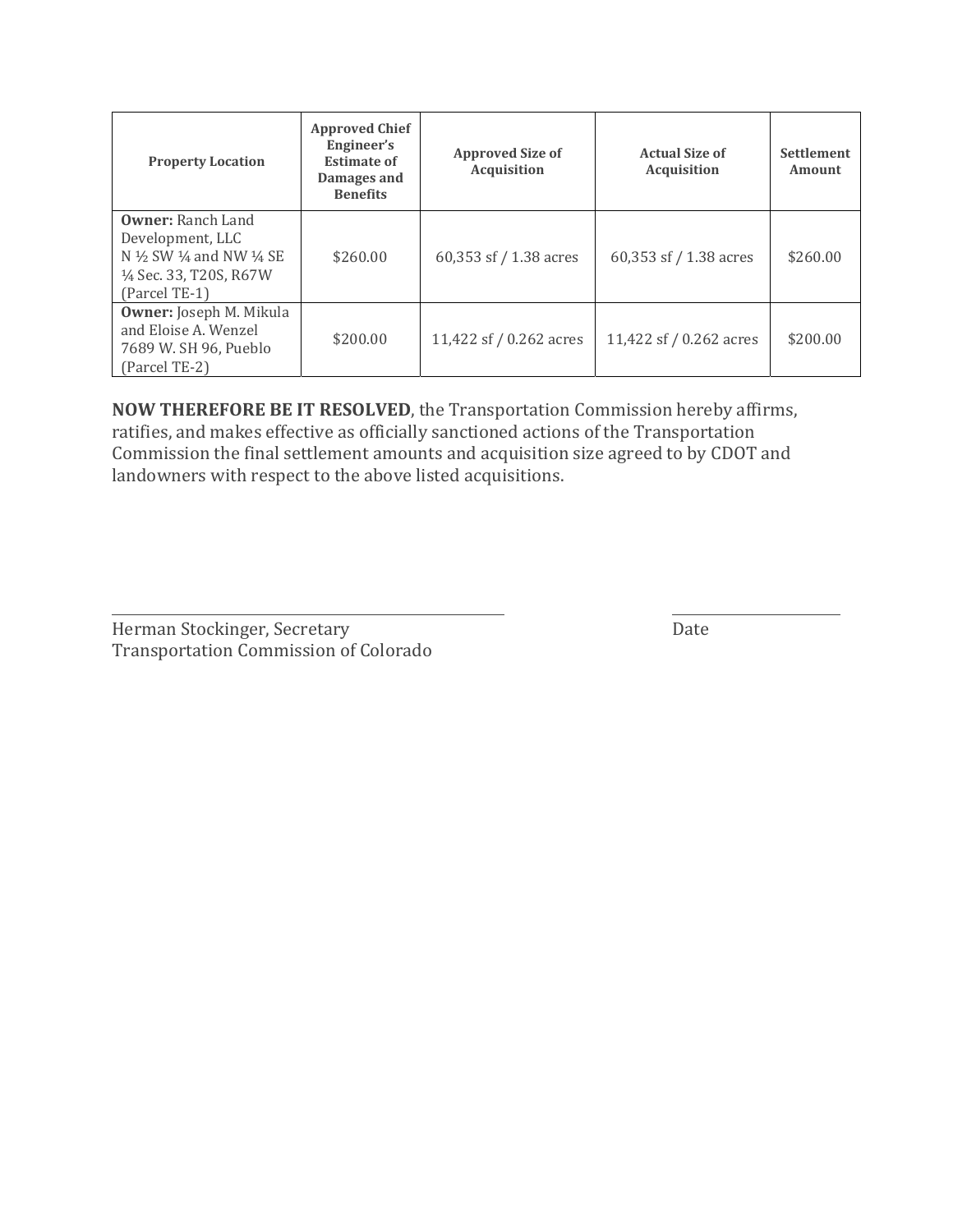## <span id="page-3-0"></span>**Resolution # TC‐18‐5‐[ ]**

R2 US 50-C Overlay (4<sup>th</sup> to Baxter), STA 050A-028, Project Code 20751

Affirming the property acquisitions and settlement amounts, which have been agreed to for the properties specified below.

**Approved by the Transportation Commission on , 2018.**

**WHEREAS**, on September 26, 2016 the Colorado Supreme Court announced its decision in *Department of Transportation v. Amerco Real Estate Company, et al.*, 2016SA75; and 

**WHEREAS**, the *Amerco Real Estate Company* opinion held that the Transportation Commission must decide that the public interest or convenience will be served by a proposed alteration of a state highway and that the Commission's decision must be made in consideration of the portions of land of each landowner to be taken and an estimate of the damages and benefits accruing to each landowner prior to authorizing condemnation of property; and

**WHEREAS,** the *Amerco Real Estate Company* opinion also held that "the decision whether, and if so precisely how and for how much, to take particular property, for a particular proposed highway alteration project, clearly involves the kind of judgment and discretion that is non-delegable in the absence express statutory authorization." Amerco Real Estate *Company*, 2016SA75, ¶15; and

**WHEREAS**, on October 19, 2017, the Transportation Commission entered resolution TC-17-10-9 ("Resolution") upon its minutes for the US 50-C Overlay  $(4<sup>th</sup>$  to Baxter) Project; and

**WHEREAS**, the Resolution determined that the public interest or convenience will be served by the proposed alterations to U.S. Highway No. 50, approved acquisition of properties needed for the proposed alterations, approved the Chief Engineer's estimate of value, damages and benefits, if any, accruing to each landowner, and authorized the CDOT Chief Engineer and CDOT staff to negotiate with landowners; and

**WHEREAS**, CDOT staff, without initiating or conducting condemnation proceedings, successfully reached an agreement with the landowners listed below; and

**WHEREAS**, the Transportation Commission must now approve and ratify all final settlement amounts that did not require approval by the Regional Transportation Director and Chief Engineer, as set forth in the Right-of-Way Manual in relation to the below acquisitions and must approve the actual size of the acquisitions; and

**WHEREAS**, CDOT shall acquire the following properties for the amounts listed below through settlement;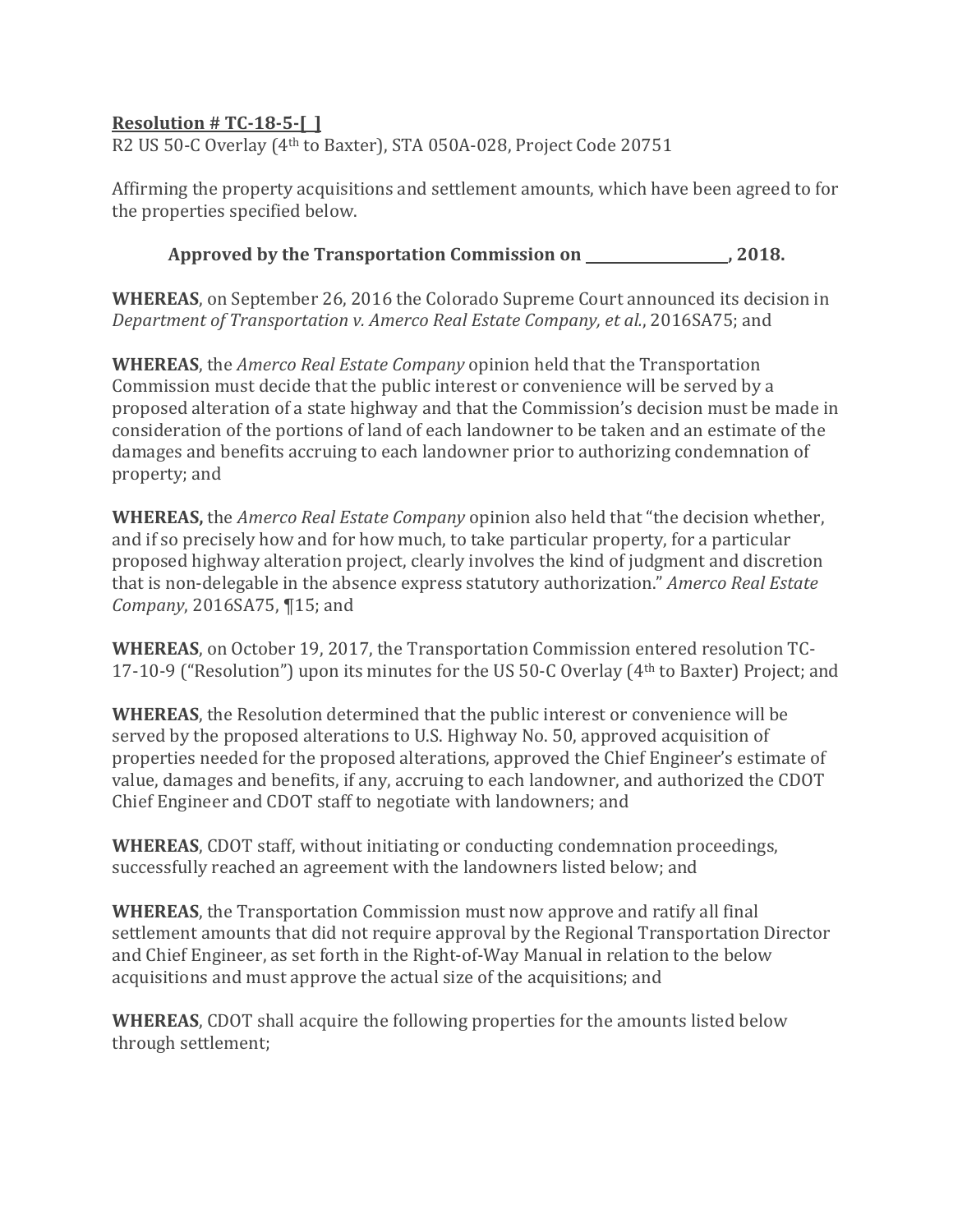| <b>Property Location</b>                                                                                                       | <b>Approved Chief</b><br><b>Engineer's Estimate</b><br>of Damages and<br><b>Benefits</b> | <b>Approved Size</b><br>of Acquisition | <b>Actual Size of</b><br>Acquisition |          | <b>Total</b><br><b>Settlement</b><br>Amount |
|--------------------------------------------------------------------------------------------------------------------------------|------------------------------------------------------------------------------------------|----------------------------------------|--------------------------------------|----------|---------------------------------------------|
| <b>Owner: Pueblo County</b><br>Lot 6, Block 9, Pueblo Subdivision<br>(Parcel TE-1)                                             | \$200.00                                                                                 | 66 sf                                  | 66 sf                                | \$500.00 | \$700.00                                    |
| <b>Owner: Urban Renewal Authority</b><br>of Pueblo<br>209 S. Santa Fe Drive, Pueblo<br>(Parcel TE-2)                           | \$200.00                                                                                 | 100sf                                  | 100sf                                | \$500.00 | \$700.00                                    |
| <b>Owner:</b> Judith H. Patti<br>247 S. Santa Fe Drive, Pueblo<br>(Parcel RW-3, TE-3)                                          | \$700.00                                                                                 | RW-3: 4.5 sf<br>TE-3: 51 sf            | RW-3: 4.5 sf<br>TE-3: 51 sf          |          | \$1000.00                                   |
| Owner: Santa Fe 250, LLC<br>240 S. Santa Fe Drive, Pueblo<br>(Parcel TE-4)                                                     | \$200.00                                                                                 | 96 sf                                  | 96 sf                                |          | \$700.00                                    |
| <b>Owner: Raymond Orcutt</b><br>331 Santa Fe Drive, Pueblo<br>(Parcel TE-10)                                                   | \$200.00                                                                                 | 50sf                                   | 50sf                                 | \$500.00 | \$700.00                                    |
| Owner: Pueblo Santa Fe Retail, LP<br>1659 Santa Fe Drive, Pueblo<br>(Parcel TE-11)                                             | \$200.00                                                                                 | 50sf                                   | 50sf                                 | \$500.00 | \$700.00                                    |
| Owner: SS Multi-Tenant, LLC<br>1708 Santa Fe Drive, Pueblo<br>(Parcel RW-13)                                                   | \$500.00                                                                                 | 225 sf                                 | 225 sf                               | \$500.00 | \$1180.00                                   |
| Owner: Blende Dollar, LLC<br>1724 Santa Fe Drive, Pueblo<br>(Parcel RW-14, TE-14)                                              | \$700.00                                                                                 | RW-14: 125 sf<br>TE-14: 125 sf         | RW-14: 125 sf<br>TE-14: 125 sf       | \$500.00 | \$1000.00                                   |
| Owner: Charlotte M. and John J.<br>Cernac<br>1900 Santa Fe Drive, Pueblo<br>(Parcel TE-15)                                     | \$200.00                                                                                 | 100sf                                  | 100sf                                | \$500.00 | \$700.00                                    |
| <b>Owner: Alan Bickel</b><br>1917 Santa Fe Drive, Pueblo<br>(Parcels RW-16, TE-16)                                             | \$700.00                                                                                 | RW-16: 13 sf<br>TE-16: 138 sf          | RW-16: 13 sf<br>TE-16: 138 sf        | \$500.00 | \$1000.00                                   |
| Owner: FJF, LLC<br>2001 Santa Fe Drive, Pueblo<br>(Parcel TE-17)                                                               | \$200.00                                                                                 | 30sf                                   | 30 sf                                | \$500.00 | \$700.00                                    |
| Owner: Joan R. Javornik<br>2000 Santa Fe Drive, Pueblo<br>(Parcel TE-18)                                                       | \$200.00                                                                                 | 100sf                                  | 100sf                                | \$500.00 | \$700.00                                    |
| Owner: Elaine S. De Luca, Floyd J.<br>De Luca, Diana Armstrong Life<br>Estate<br>2020 Santa Fe Drive, Pueblo<br>(Parcel TE-19) | \$200.00                                                                                 | 100sf                                  | 100sf                                | \$500.00 | \$700.00                                    |
| <b>Owner:</b> Epifanio M. Martinez, Jr.<br>2021 Santa Fe Drive, Pueblo<br>(Parcel TE-20)                                       | \$200.00                                                                                 | 51 sf                                  | 51sf                                 | \$500.00 | \$700.00                                    |
| Owner: Jose Espana and Gloria<br>Perez<br>2103 Santa Fe Drive, Pueblo<br>(Parcel TE-21)                                        | \$200.00                                                                                 | 75 sf                                  | 75 sf                                | \$500.00 | \$700.00                                    |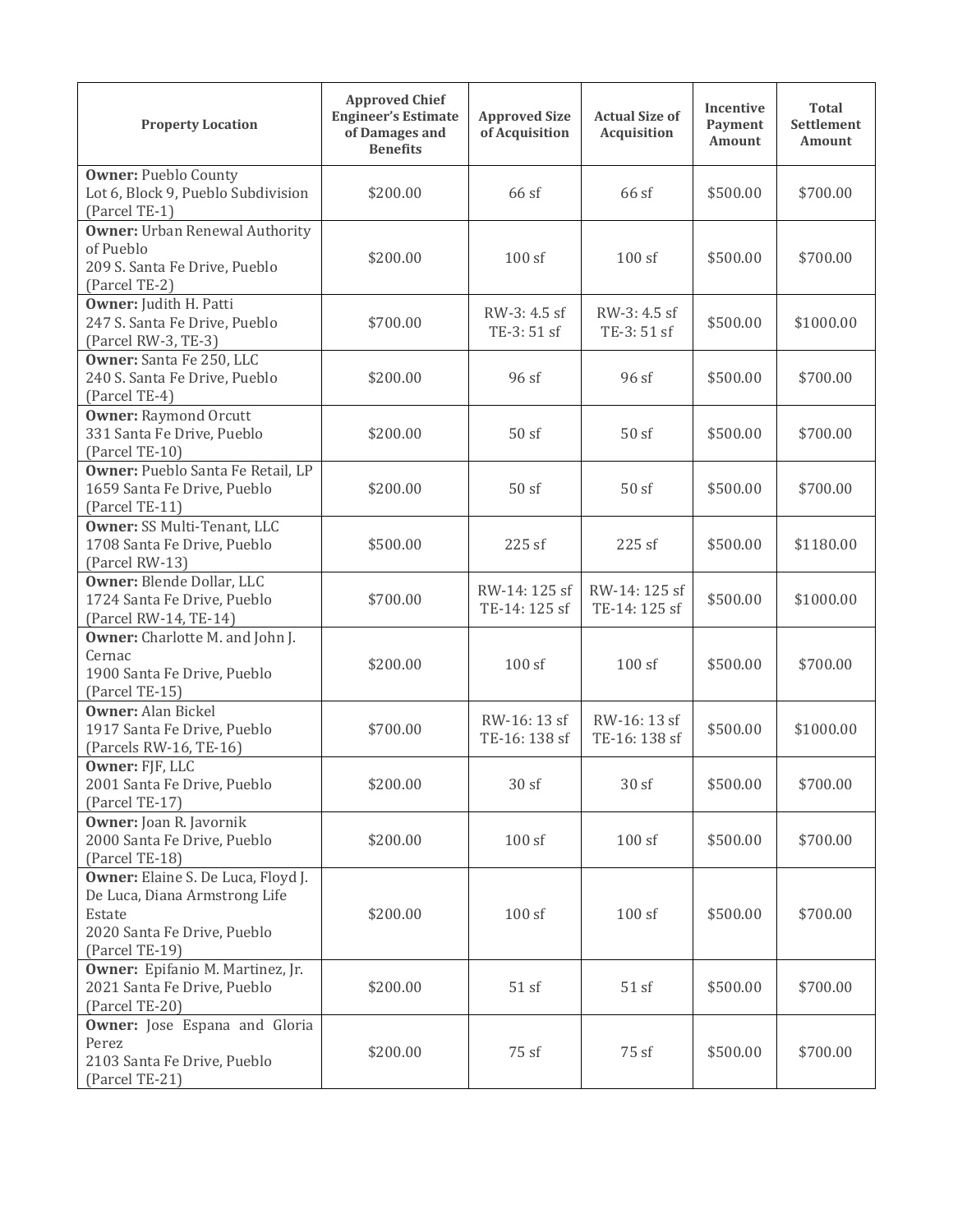| <b>Property Location</b>                                                                                                   | <b>Approved Chief</b><br><b>Engineer's Estimate</b><br>of Damages and<br><b>Benefits</b> | <b>Approved Size</b><br>of Acquisition | <b>Actual Size of</b><br><b>Acquisition</b> | <b>Incentive</b><br><b>Payment</b><br><b>Amount</b> | Total<br>Settlement<br><b>Amount</b> |
|----------------------------------------------------------------------------------------------------------------------------|------------------------------------------------------------------------------------------|----------------------------------------|---------------------------------------------|-----------------------------------------------------|--------------------------------------|
| <b>Owner: Phil S. Prutch</b><br>1033 Gunnison Street, Pueblo<br>(Parcel TE-22)                                             | \$200.00                                                                                 | 30sf<br>30sf                           |                                             | \$500.00                                            | \$700.00                             |
| <b>Owner: Phil S. Prutch</b><br>2203 Santa Fe Drive, Pueblo<br>(Parcel TE-23)                                              | \$200.00                                                                                 | 70sf                                   | 70sf                                        |                                                     | \$700.00                             |
| <b>Owner: Heather P. Firestone</b><br>2405 Santa Fe Drive, Pueblo<br>(Parcel TE-24)                                        | \$200.00                                                                                 | 10sf                                   | 10sf                                        | \$500.00                                            | \$700.00                             |
| <b>Owner:</b> John R. Purdy and Julia V.<br>Zane<br>2507 Santa Fe Drive, Pueblo<br>(Parcel TE-25)                          | \$200.00                                                                                 | 15sf                                   | 15sf                                        | \$500.00                                            | \$700.00                             |
| Owner: Sandra Springfield,<br>Richard L. Springfield, Loaf 'N Jug<br>2610 Santa Fe Drive, Pueblo<br>(Parcels PE-26, PE-28) | \$4,670.00                                                                               | $3559$ sf                              | $3559$ sf                                   | N/A                                                 | \$11,275.00                          |
| Owner: 2648 Santa Fe Drive, LLC<br>2648 Santa Fe Drive, Pueblo<br>(Parcel PE-29)                                           | \$2,810.00                                                                               | 1,870 sf                               | 1,870 sf                                    | \$500.00                                            | \$4,750.00                           |
| <b>Owner:</b> Richard D. and Lisa A.<br>Williams<br>2771 Santa Fe Drive, Pueblo<br>(Parcel TE-30)                          | \$200.00                                                                                 | 125sf                                  | 125sf                                       | \$500.00                                            | \$700.00                             |
| <b>Owner: Paul and Katie Cordova</b><br>23050 E. US Hwy 50, Pueblo<br>(Parcel TE-31)                                       | \$200.00                                                                                 | 16sf                                   | 16sf                                        | \$500.00                                            | \$700.00                             |

**NOW THEREFORE BE IT RESOLVED,** the Transportation Commission hereby affirms, ratifies, and makes effective as officially sanctioned actions of the Transportation Commission the final settlement amounts and acquisition size agreed to by CDOT and landowners with respect to the above listed acquisitions.

<u> 1989 - Andrea Barbara, Amerikaansk politik (</u>† 1908)

Herman Stockinger, Secretary **and Stockinger**, Secretary Transportation Commission of Colorado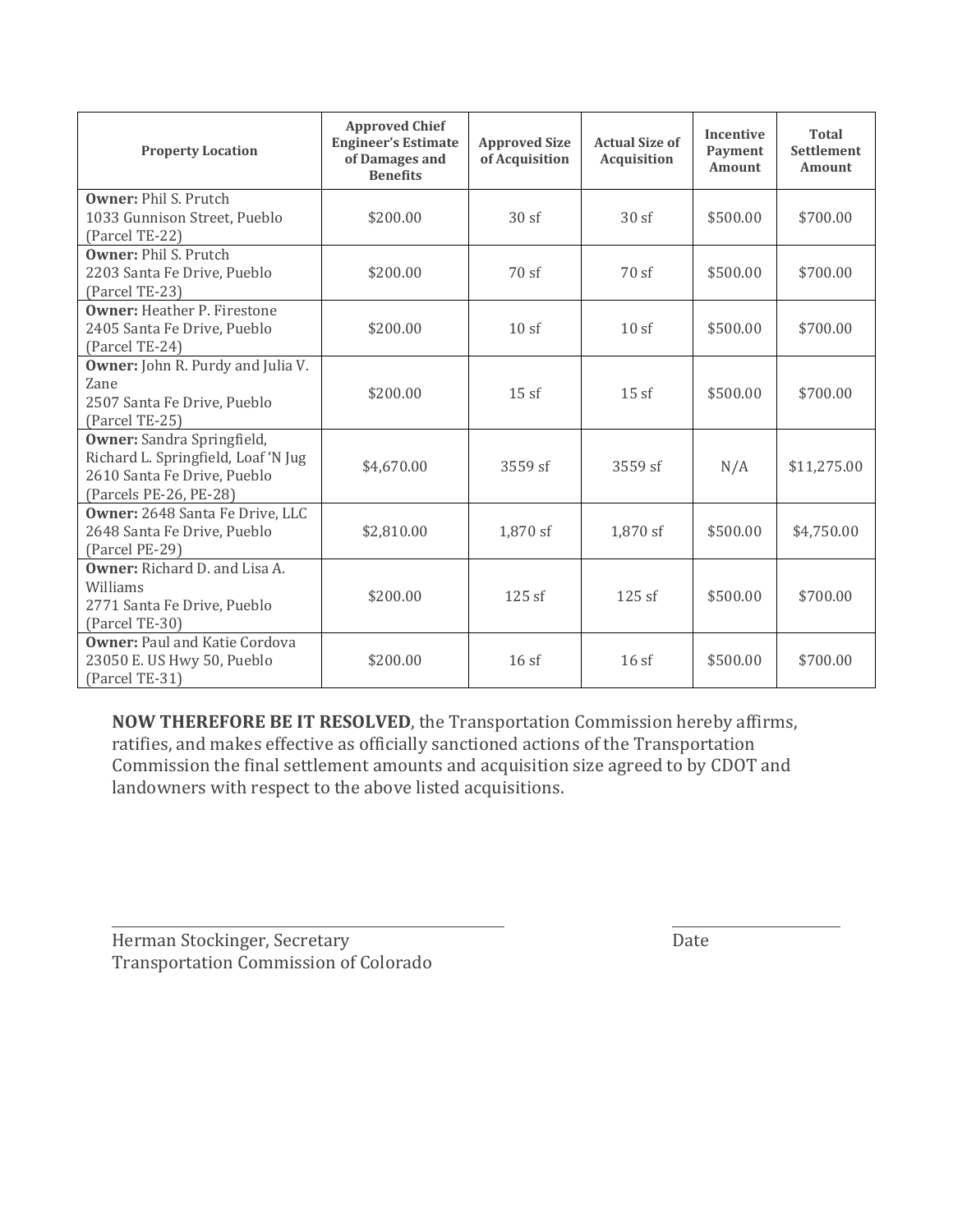## <span id="page-6-0"></span>**Resolution # TC‐18‐5‐[ ]**

R2 Walsenburg Pedestrian Improvements SH 160, STR M331-007, Project Code 20790

Affirming the property acquisitions and settlement amounts, which have been agreed to for the properties specified below.

Approved by the Transportation Commission on \_\_\_\_\_\_\_\_\_\_\_\_\_\_\_\_\_\_\_, 2018.

**WHEREAS**, on September 26, 2016 the Colorado Supreme Court announced its decision in *Department of Transportation v. Amerco Real Estate Company, et al.*, 2016SA75; and 

**WHEREAS**, the *Amerco Real Estate Company* opinion held that the Transportation Commission must decide that the public interest or convenience will be served by a proposed alteration of a state highway and that the Commission's decision must be made in consideration of the portions of land of each landowner to be taken and an estimate of the damages and benefits accruing to each landowner prior to authorizing condemnation of property; and

**WHEREAS,** the *Amerco Real Estate Company* opinion also held that "the decision whether, and if so precisely how and for how much, to take particular property, for a particular proposed highway alteration project, clearly involves the kind of judgment and discretion that is non-delegable in the absence express statutory authorization." Amerco Real Estate *Company*, 2016SA75, ¶15; and

**WHEREAS**, on September 21, 2017, the Transportation Commission entered resolution TC-17-9-9 ("Resolution") upon its minutes for Walsenburg Pedestrian Improvements SH 160 Project, Project Number STR M331-007, Project Code 20790; and

**WHEREAS**, the Resolution determined that the public interest or convenience will be served by the proposed alterations to U.S. Highway No. 160, approved acquisition of properties needed for the proposed alterations, approved the Chief Engineer's estimate of value, damages and benefits, if any, accruing to each landowner, and authorized the CDOT Chief Engineer and CDOT staff to negotiate with landowners; and

**WHEREAS**, CDOT staff, without initiating or conducting condemnation proceedings, successfully reached an agreement with the landowners listed below; and

**WHEREAS**, the Transportation Commission must now approve and ratify all final settlement amounts that did not require approval by the Regional Transportation Director and Chief Engineer, as set forth in the Right-of-Way Manual in relation to the below acquisitions and must approve the actual size of the acquisitions; and

**WHEREAS**, CDOT shall acquire the following properties for the amounts listed below through settlement;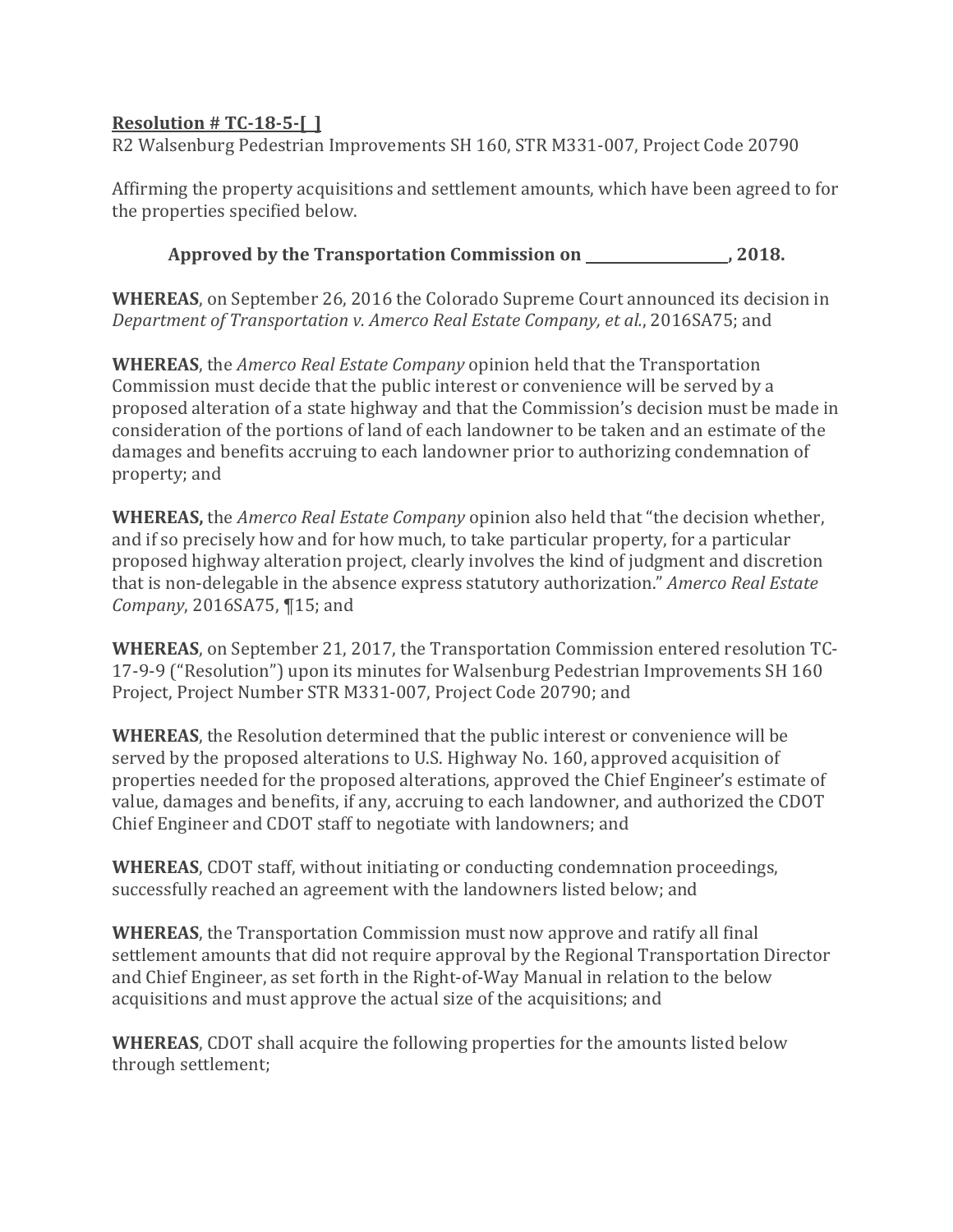| <b>Pr-operty Location</b>                                                                                                | <b>Approved Chief</b><br>Engineer's<br><b>Estimate of</b><br>Damages and<br><b>Benefits</b> | Approved<br>Size of<br><b>Acquisition</b> | <b>Actual Size of</b><br>Acquisition | <b>Incentive</b><br><b>Payment Amount</b> | <b>Total</b><br>Settlement<br><b>Amount</b> |
|--------------------------------------------------------------------------------------------------------------------------|---------------------------------------------------------------------------------------------|-------------------------------------------|--------------------------------------|-------------------------------------------|---------------------------------------------|
| <b>Owner: O'Reilly Auto</b><br>704 W. 7 <sup>th</sup> Street, Walsenburg<br>(Parcel TE-1)                                | \$370.00                                                                                    | 573 sf                                    | 573 sf                               | \$500.00                                  | \$870.00                                    |
| <b>Owner:</b> Margaret and E R Ted<br>Cordova<br>638 W. 7th Street, Walsenburg<br>(Parcel TE-2)                          | \$200.00                                                                                    | 238 sf                                    | 238 sf                               | \$500.00                                  | \$700.00                                    |
| <b>Owner:</b> Karl Supancic and<br>Carol Spagnola<br>600 W. 7 <sup>th</sup> Street, Walsenburg<br>(Parcel TE-3)          | \$200.00                                                                                    | $600$ sf                                  | 600 sf                               | \$500.00                                  | \$890.00                                    |
| <b>Owner:</b> The Huerfano County<br>Church of Christ<br>416 Walsen Ave., Walsenburg<br>(Parcel TE-4)                    | \$200.00                                                                                    | 750 sf                                    | 750 sf                               | \$500.00                                  | \$700.00                                    |
| <b>Owner:</b> Tina Marie Ryman<br>501 & 501 1/2 Walsen Ave,<br>Walsenburg<br>(Parcel TE-5)                               | \$200.00                                                                                    | 75 sf                                     | 75 sf                                | \$500.00                                  | \$700.00                                    |
| <b>Owner:</b> Alan W. Barnett and<br>Denise G. Barnett<br>502 Walsen Ave., Walsenburg<br>(Parcel TE-6)                   | \$200.00                                                                                    | 250 sf                                    | 250sf                                | \$500.00                                  | \$700.00                                    |
| <b>Owner: Alexander Roybal</b><br>506 Walsen Ave., Walsenburg<br>(Parcel TE-7)                                           | \$200.00                                                                                    | 250 sf                                    | 250 sf                               | \$500.00                                  | \$700.00                                    |
| Owner: Stephan D. Buck, III<br>and Jean M. Buck<br>510 Walsen Ave., Walsenburg<br>(Parcel TE-8)                          | \$200.00                                                                                    | 295sf                                     | 295 sf                               | \$500.00                                  | \$700.00                                    |
| <b>Owner:</b> Kenneth Houpt,<br>Calvin L. Houpt and Patricia<br>M. Houpt<br>512 Walsen Ave., Walsenburg<br>(Parcel TE-9) | \$200.00                                                                                    | 233 sf                                    | 233 sf                               | \$500.00                                  | \$700.00                                    |
| Owner: Rong Wen Lei<br>516 & 520 Walsen Ave,<br>Walsenburg<br>(Parcels TE-10, TE-10A)                                    | \$400.00                                                                                    | 563 sf                                    | 563 sf                               | \$500.00                                  | \$760.00                                    |
| <b>Owner:</b> Yvette R. Vialpando<br>and Charles J. Vialpando<br>608 Walsen Ave., Walsenburg<br>(Parcel TE-11)           | \$200.00                                                                                    | 403 sf                                    | 403 sf                               | \$500.00                                  | \$700.00                                    |
| <b>Owner:</b> Bruce A. Roscoe and<br>Collette J Roscoe.<br>701 Walsen Ave., Walsenburg<br>(Parcel TE-12)                 | \$200.00                                                                                    | 300 sf                                    | 300sf                                | \$500.00                                  | \$700.00                                    |